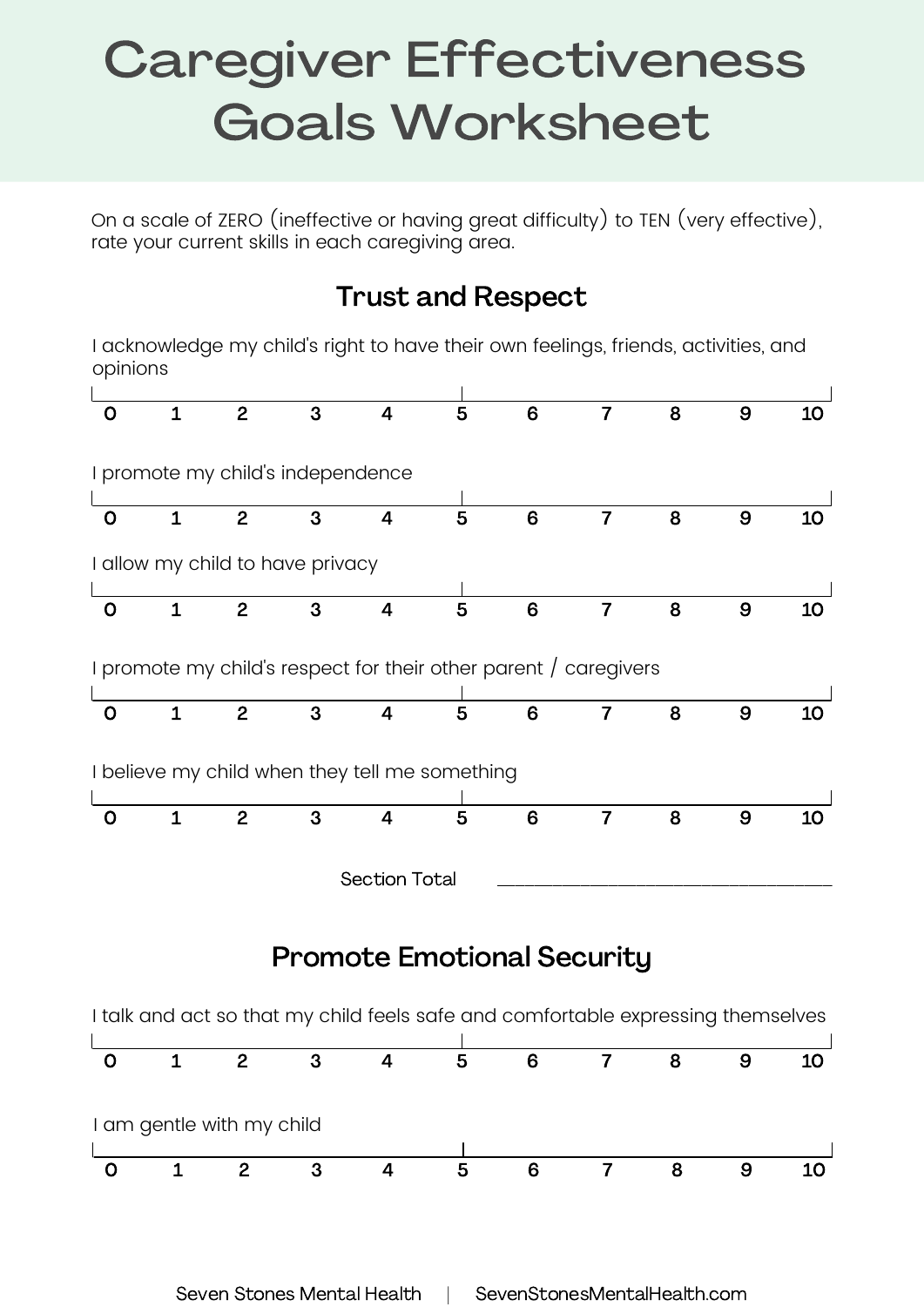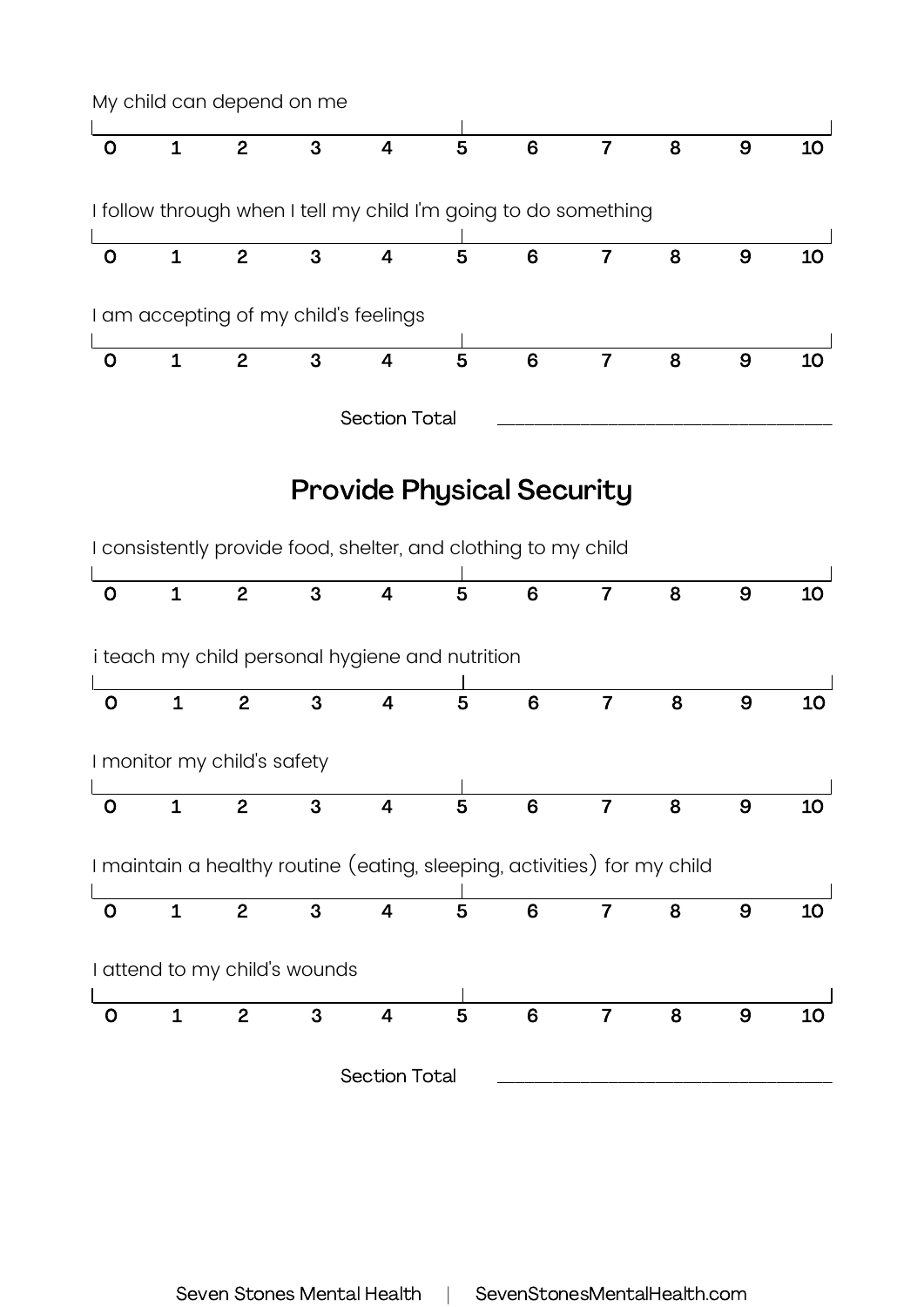## Provide Discipline



I let my child see who I really am

0 1 2 3 4 5 6 7 8 9 10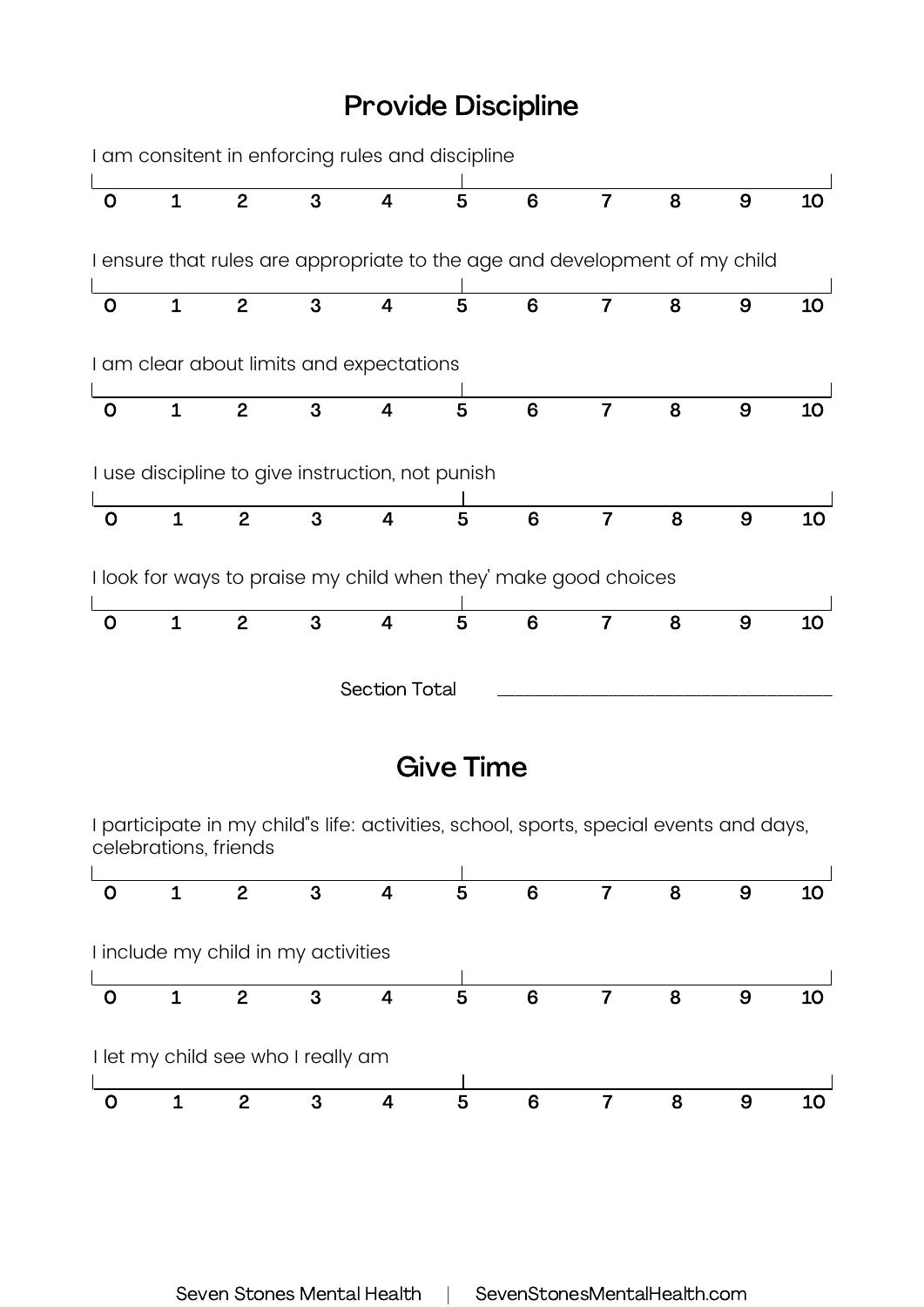

Seven Stones Mental Health | SevenStonesMentalHealth.com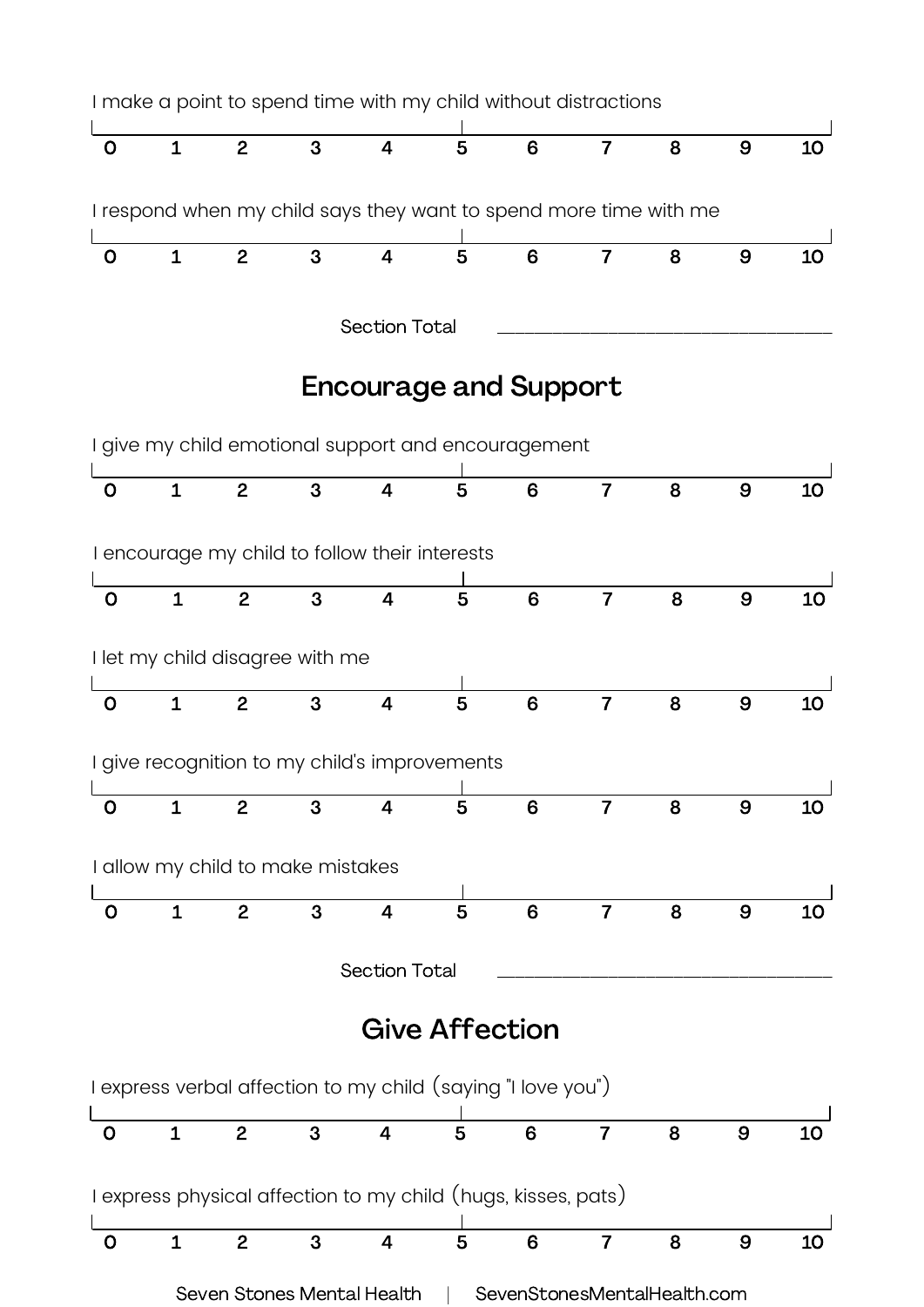